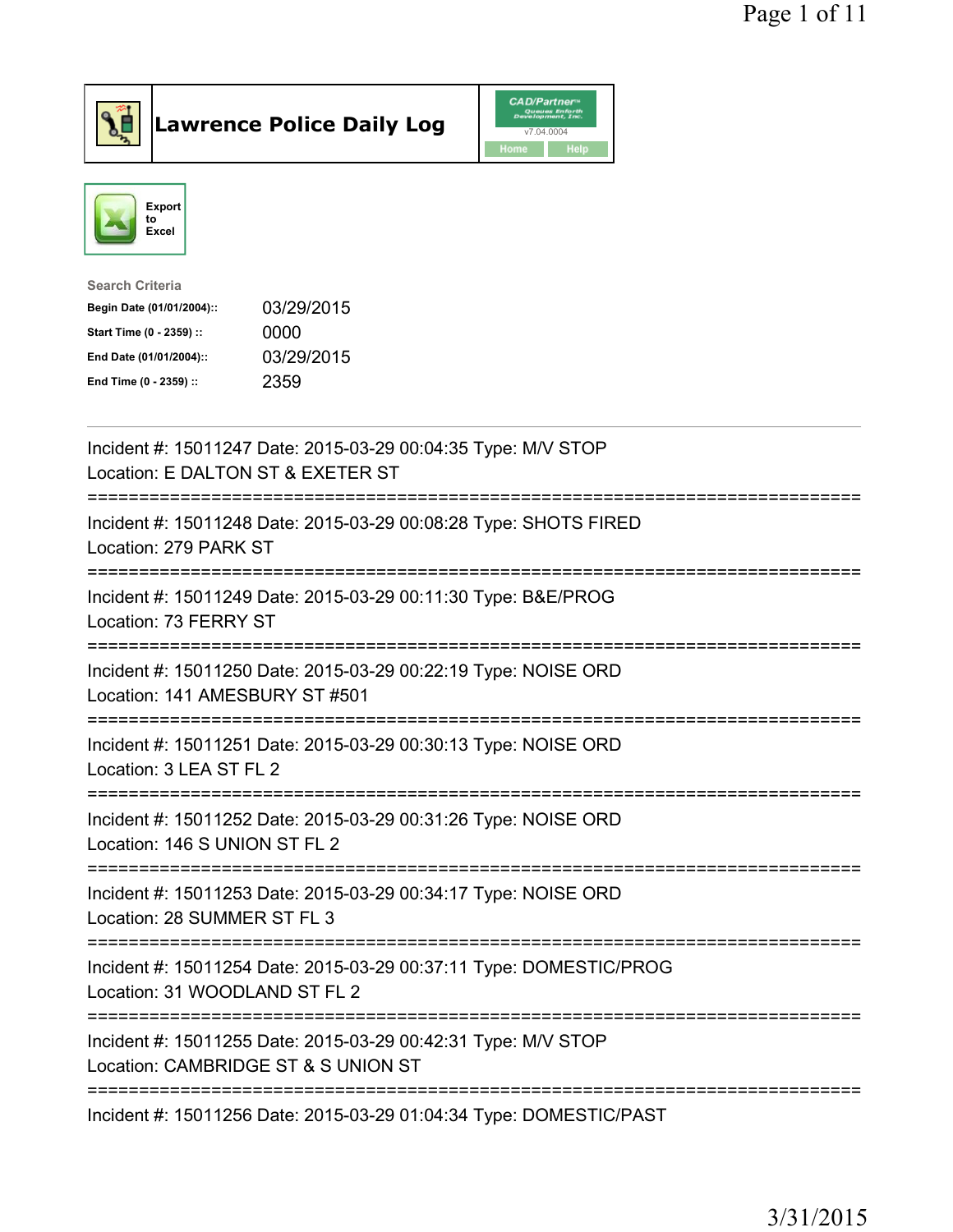Location: 264 JACKSON ST FL 2 =========================================================================== Incident #: 15011257 Date: 2015-03-29 01:21:48 Type: MV/BLOCKING Location: 598 ESSEX ST =========================================================================== Incident #: 15011258 Date: 2015-03-29 01:36:30 Type: M/V STOP Location: BRADFORD ST & BROADWAY =========================================================================== Incident #: 15011259 Date: 2015-03-29 01:38:52 Type: MV/BLOCKING Location: COUTURES AUTOCARE CENTER / 598 ESSEX ST =========================================================================== Incident #: 15011260 Date: 2015-03-29 01:42:49 Type: M/V STOP Location: S BROADWAY & SHATTUCK ST =========================================================================== Incident #: 15011261 Date: 2015-03-29 01:46:18 Type: FIGHT Location: 28 KRESS ST =========================================================================== Incident #: 15011263 Date: 2015-03-29 01:47:20 Type: DISTURBANCE Location: 27 LAFAYETTE AV =========================================================================== Incident #: 15011262 Date: 2015-03-29 01:47:38 Type: M/V STOP Location: COMMON ST & JACKSON ST =========================================================================== Incident #: 15011264 Date: 2015-03-29 01:59:36 Type: M/V STOP Location: ESSEX ST & WINTER ST =========================================================================== Incident #: 15011265 Date: 2015-03-29 02:01:16 Type: NOISE ORD Location: 424 HIGH ST FL 1 =========================================================================== Incident #: 15011266 Date: 2015-03-29 02:03:17 Type: MAL DAMG PROG Location: 41 BROOK ST #3 =========================================================================== Incident #: 15011267 Date: 2015-03-29 02:09:11 Type: STOL/MV/PAS Location: 76 TEWKSBURY ST =========================================================================== Incident #: 15011268 Date: 2015-03-29 02:10:41 Type: M/V STOP Location: BENNINGTON ST & MYRTLE ST =========================================================================== Incident #: 15011269 Date: 2015-03-29 02:24:41 Type: NOISE ORD Location: 29 MORTON ST FL 2 =========================================================================== Incident #: 15011270 Date: 2015-03-29 02:32:04 Type: M/V STOP Location: LAWRENCE ST & OAK ST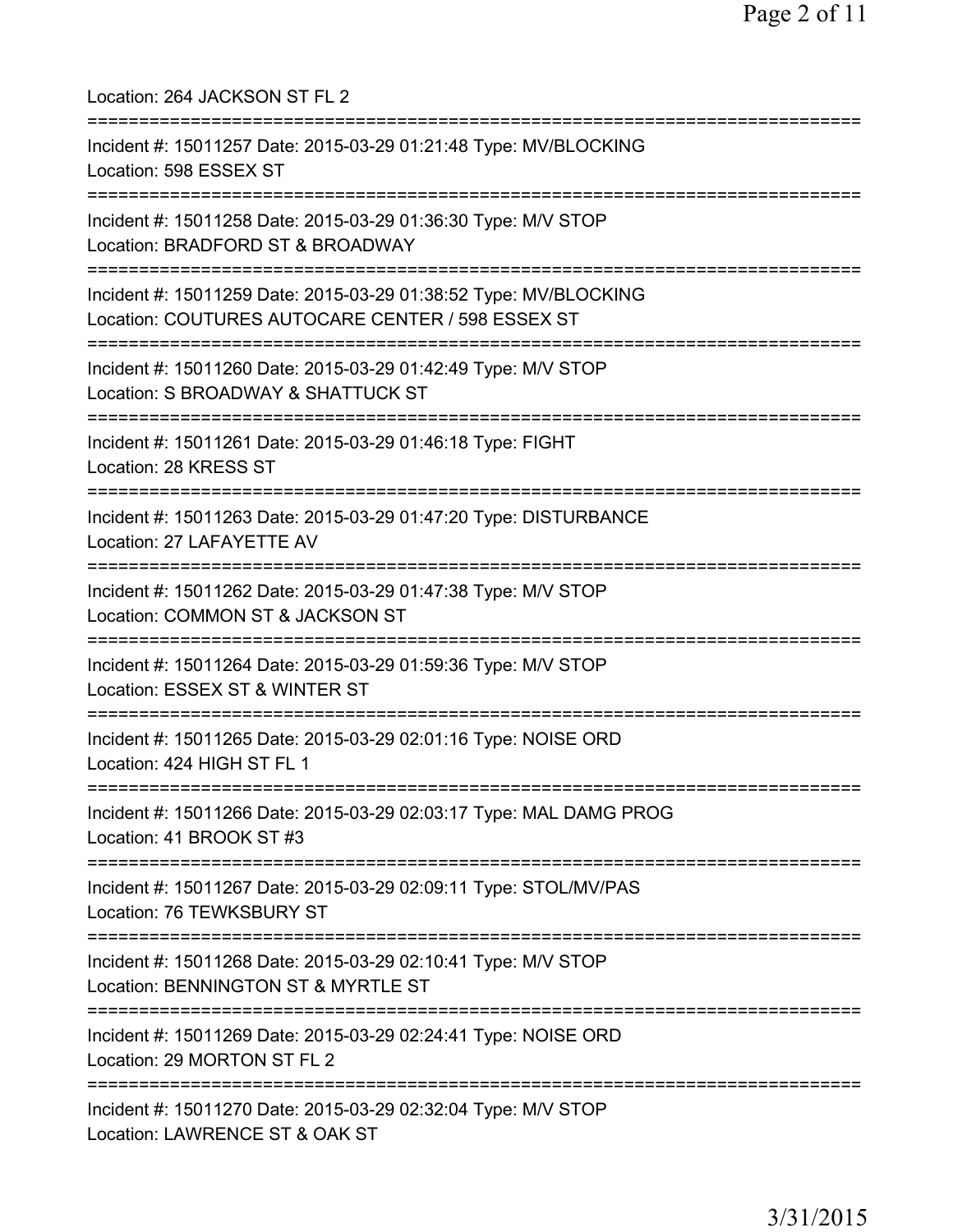| Incident #: 15011271 Date: 2015-03-29 02:35:07 Type: M/V STOP<br>Location: HIGH ST & PROSPECT CT                                       |
|----------------------------------------------------------------------------------------------------------------------------------------|
| Incident #: 15011272 Date: 2015-03-29 02:39:57 Type: AUTO ACC/UNK PI<br>Location: 120 MYRTLE ST                                        |
| Incident #: 15011273 Date: 2015-03-29 02:42:57 Type: DISTURBANCE<br>Location: 272 E HAVERHILL ST #14 FL 2<br>:======================== |
| Incident #: 15011274 Date: 2015-03-29 02:45:25 Type: NOISE ORD<br>Location: 10 MERRIMACK VIEW CT FL 2<br>=========================     |
| Incident #: 15011275 Date: 2015-03-29 02:46:27 Type: DOMESTIC/PROG<br>Location: 36 TENNEY ST FL 3                                      |
| =========<br>Incident #: 15011276 Date: 2015-03-29 02:55:04 Type: DOMESTIC/PROG<br>Location: 36 TENNEY ST                              |
| Incident #: 15011277 Date: 2015-03-29 02:55:23 Type: ALARM/BURG<br>Location: PARTHUM SCHOOL / 258 E HAVERHILL ST                       |
| Incident #: 15011278 Date: 2015-03-29 03:09:49 Type: M/V STOP<br>Location: ARLINGTON ST & LAWRENCE ST                                  |
| Incident #: 15011279 Date: 2015-03-29 03:09:55 Type: FIGHT<br>Location: 813 ESSEX ST FL 3                                              |
| =============<br>Incident #: 15011280 Date: 2015-03-29 03:28:06 Type: NOISE ORD<br>Location: 46 BUTLER ST #1                           |
| Incident #: 15011281 Date: 2015-03-29 03:37:55 Type: NOISE ORD<br>Location: 294 SALEM ST FL 2                                          |
| Incident #: 15011282 Date: 2015-03-29 03:42:56 Type: M/V STOP<br>Location: MERRIMACK ST & S BROADWAY                                   |
| Incident #: 15011283 Date: 2015-03-29 03:43:51 Type: M/V STOP<br>Location: 813 ESSEX ST                                                |
| Incident #: 15011284 Date: 2015-03-29 03:45:26 Type: M/V STOP<br>Location: CANAL ST & UNION ST                                         |
|                                                                                                                                        |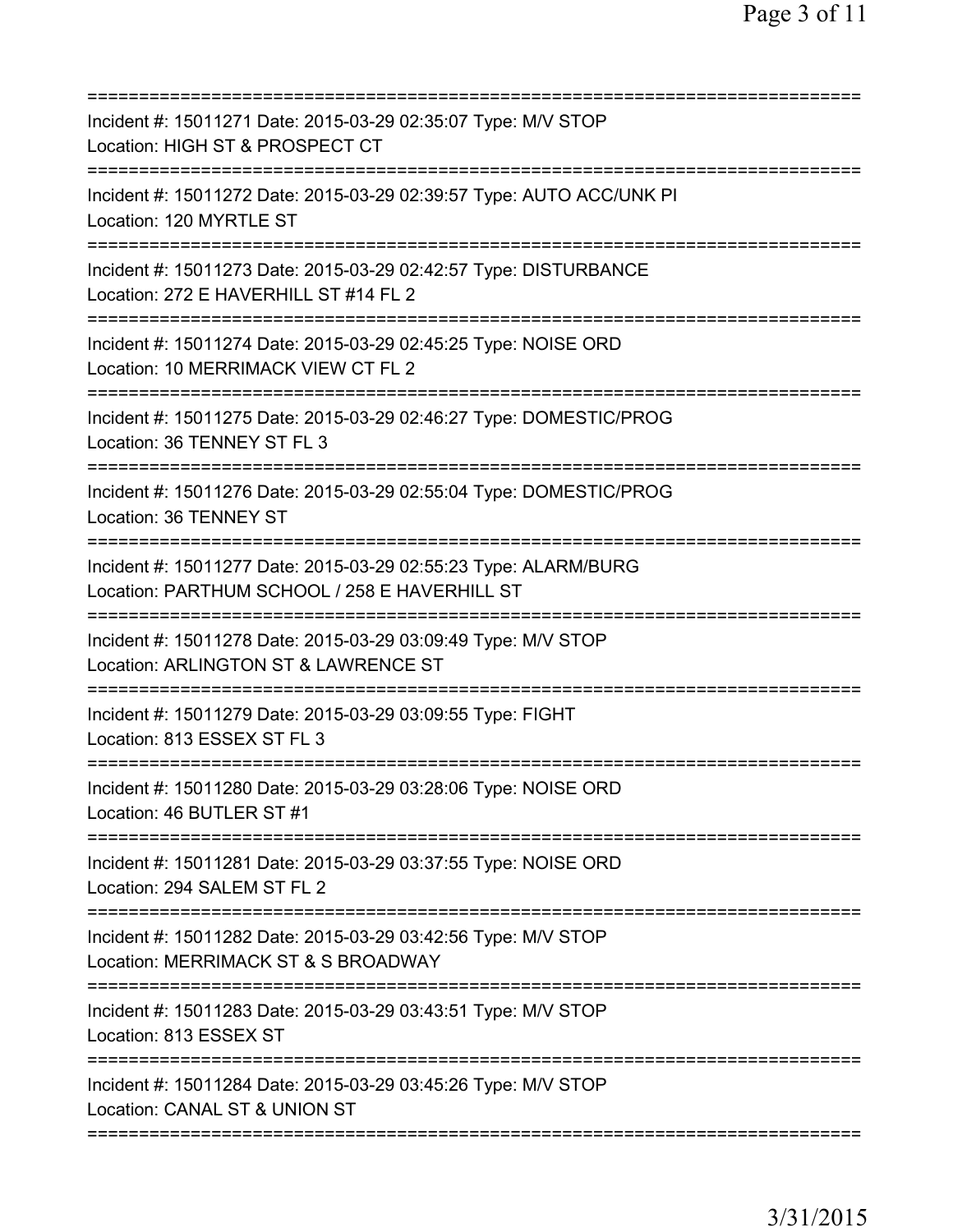| Incident #: 15011285 Date: 2015-03-29 03:54:34 Type: NOISE ORD<br>Location: 294 SALEM ST                                                                                      |
|-------------------------------------------------------------------------------------------------------------------------------------------------------------------------------|
| Incident #: 15011286 Date: 2015-03-29 03:55:32 Type: M/V STOP<br>Location: BENNINGTON ST & MYRTLE ST                                                                          |
| Incident #: 15011287 Date: 2015-03-29 04:09:04 Type: NOISE ORD<br>Location: 281 PROSPECT ST #2                                                                                |
| Incident #: 15011288 Date: 2015-03-29 04:16:14 Type: M/V STOP<br>Location: BLANCHARD ST & SALEM ST                                                                            |
| Incident #: 15011289 Date: 2015-03-29 04:20:49 Type: M/V STOP<br>Location: BROADWAY & MANCHESTER ST                                                                           |
| Incident #: 15011290 Date: 2015-03-29 04:24:23 Type: M/V STOP<br>Location: BROADWAY & CROSS ST                                                                                |
| Incident #: 15011294 Date: 2015-03-29 04:42:13 Type: ALARM/BURG<br>Location: WEATHERBEE SCHOOL / 75 NEWTON ST                                                                 |
| Incident #: 15011291 Date: 2015-03-29 04:44:11 Type: M/V STOP<br>Location: ESSEX ST & UNION ST<br>=========                                                                   |
| Incident #: 15011292 Date: 2015-03-29 04:48:43 Type: M/V STOP<br>Location: GARDEN ST & NEWBURY ST                                                                             |
| Incident #: 15011293 Date: 2015-03-29 05:00:22 Type: M/V STOP<br>Location: S BROADWAY & SHATTUCK ST                                                                           |
| ===============================<br>Incident #: 15011295 Date: 2015-03-29 05:04:33 Type: SUS PERS/MV<br>Location: 11 BUNKERHILL ST                                             |
| Incident #: 15011296 Date: 2015-03-29 05:19:48 Type: ALARMS<br>Location: HABIT-OPCO / 10 EMBANKMENT RD<br>==============================<br>================================= |
| Incident #: 15011297 Date: 2015-03-29 05:35:43 Type: NOISE ORD<br>Location: 44 BODWELL ST FL 3                                                                                |
| Incident #: 15011298 Date: 2015-03-29 05:41:18 Type: NOISE ORD<br>Location: 172 JACKSON ST FL 3                                                                               |
| Incident #: 15011299 Date: 2015-03-29 06:09:36 Type: FIGHT                                                                                                                    |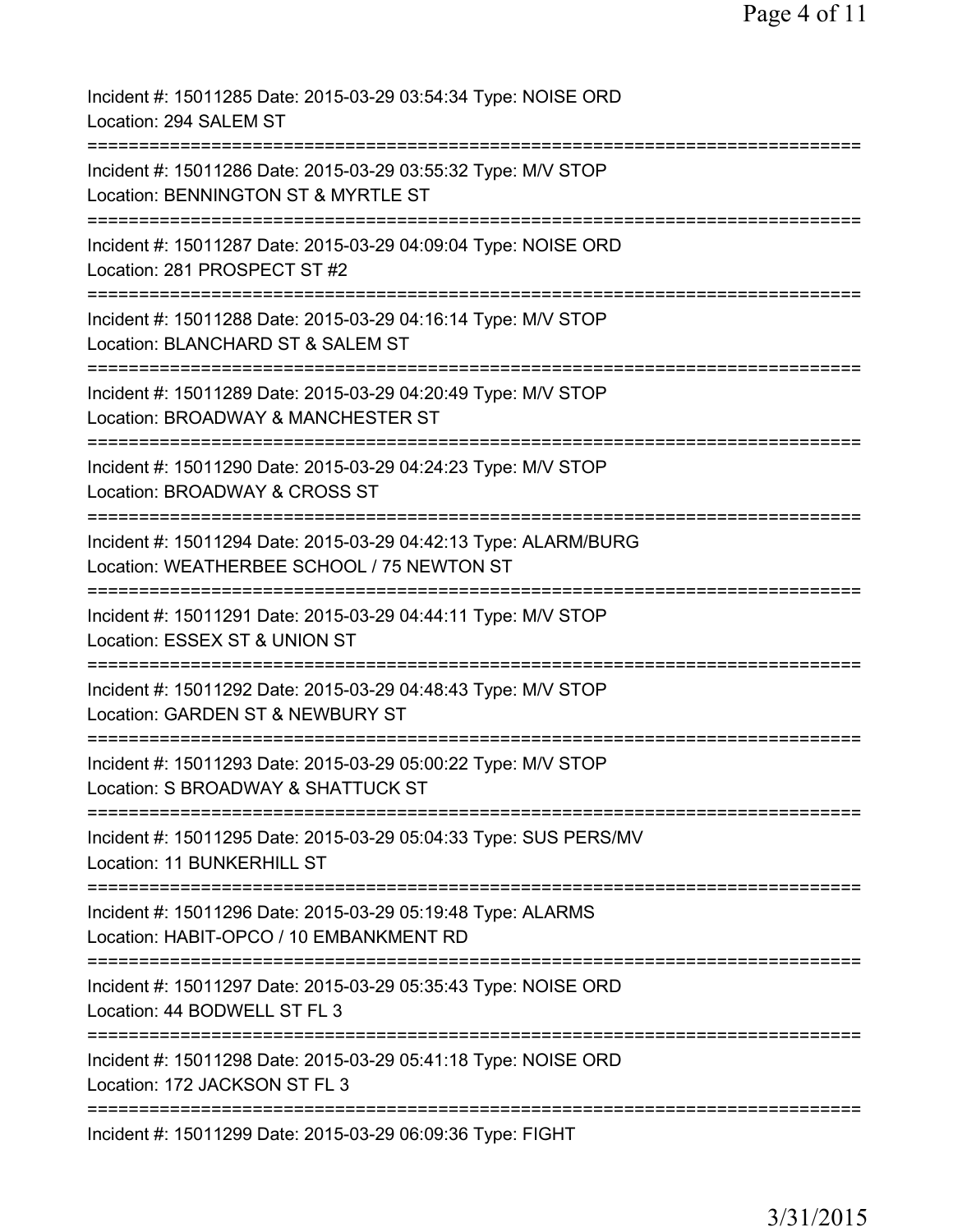| Location: 48 PLEASANT ST FL 2                                                                                                       |
|-------------------------------------------------------------------------------------------------------------------------------------|
| Incident #: 15011300 Date: 2015-03-29 07:04:41 Type: A&B D/W PAST<br>Location: 8 COLFAX AV                                          |
| Incident #: 15011301 Date: 2015-03-29 07:19:32 Type: 911 HANG UP<br>Location: 200 MERRIMACK ST<br>;================================ |
| Incident #: 15011302 Date: 2015-03-29 07:22:57 Type: ALARM/BURG<br>Location: LAWRENCE STAFFING / 65 MERRIMACK ST #1                 |
| Incident #: 15011303 Date: 2015-03-29 07:48:40 Type: ALARM/BURG<br>Location: GARCIA RESIDENCE / 411 RIVERSIDE DR                    |
| Incident #: 15011304 Date: 2015-03-29 07:57:37 Type: M/V STOP<br>Location: ANDOVER ST & S BROADWAY                                  |
| Incident #: 15011305 Date: 2015-03-29 07:58:52 Type: M/V STOP<br>Location: ANDOVER ST & S BROADWAY                                  |
| Incident #: 15011306 Date: 2015-03-29 08:31:14 Type: WARRANT SERVE<br>Location: 206 ABBOTT ST #1                                    |
| Incident #: 15011307 Date: 2015-03-29 08:45:22 Type: MV/BLOCKING<br>Location: 45 E HAVERHILL ST                                     |
| Incident #: 15011308 Date: 2015-03-29 08:55:30 Type: TOW/REPOSSED<br>Location: 63 RAILROAD ST                                       |
| Incident #: 15011309 Date: 2015-03-29 08:57:22 Type: NOISE ORD<br>Location: 67 BOXFORD ST                                           |
| Incident #: 15011310 Date: 2015-03-29 09:39:42 Type: DOMESTIC/PROG<br>Location: 2 MUSEUM SQ #711                                    |
| Incident #: 15011311 Date: 2015-03-29 10:38:13 Type: ALARM/BURG<br>Location: COMM DAYCARE / 190 HAMPSHIRE ST                        |
| Incident #: 15011312 Date: 2015-03-29 10:42:04 Type: SUS PERS/MV<br>Location: CARLEENS COFFEE SHOPPE / 209 S BROADWAY               |
| Incident #: 15011313 Date: 2015-03-29 10:42:58 Type: B&E/PAST<br>Location: 24 WINTHROP AV #1ST                                      |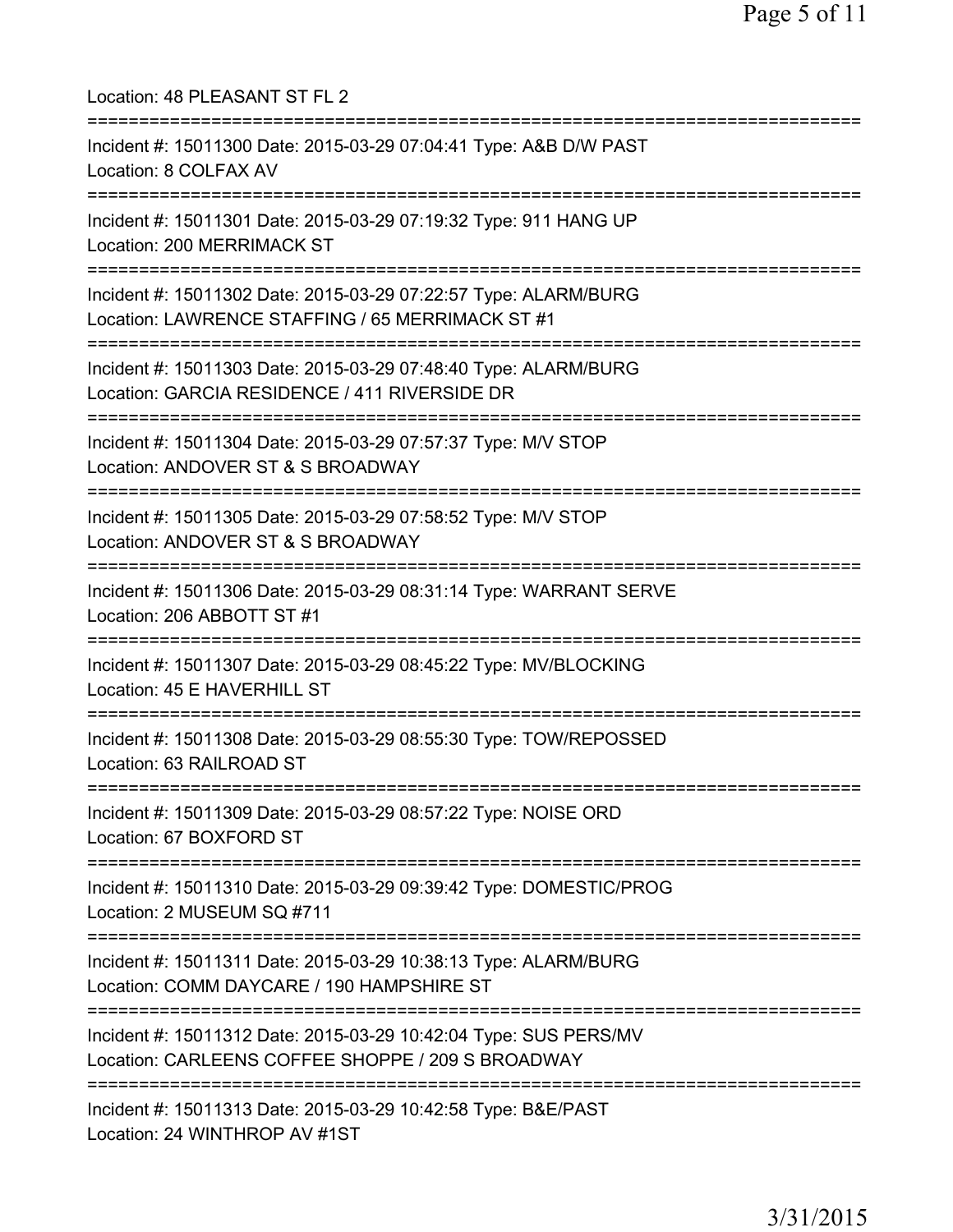| :===========                                                                                                                   |
|--------------------------------------------------------------------------------------------------------------------------------|
| Incident #: 15011314 Date: 2015-03-29 11:05:31 Type: MEDIC SUPPORT<br>Location: OAK ST                                         |
| Incident #: 15011315 Date: 2015-03-29 11:16:35 Type: DOMESTIC/PROG<br>Location: 122 BOWDOIN ST FL 2ND                          |
| Incident #: 15011316 Date: 2015-03-29 11:35:44 Type: UNWANTEDGUEST<br>Location: CROWN FRIED CHICKEN / 205 BROADWAY             |
| Incident #: 15011317 Date: 2015-03-29 11:44:16 Type: MEDIC SUPPORT<br>Location: 14 BELKNAP ST                                  |
| Incident #: 15011318 Date: 2015-03-29 11:46:12 Type: M/V STOP<br>Location: BIG N' BEEFY / 415 BROADWAY                         |
| Incident #: 15011319 Date: 2015-03-29 12:03:27 Type: ALARM/BURG<br>Location: CLASS INC / 1 PARKER ST<br>====================== |
| Incident #: 15011320 Date: 2015-03-29 12:31:24 Type: LARCENY/MV/PAST<br>Location: 161 MYRTLE ST                                |
| Incident #: 15011321 Date: 2015-03-29 12:35:38 Type: B&E/PROG<br>Location: 5 AVON ST                                           |
| Incident #: 15011322 Date: 2015-03-29 13:05:54 Type: LARCENY/PAST<br>Location: 700 ESSEX ST                                    |
| Incident #: 15011323 Date: 2015-03-29 13:31:57 Type: LARCENY/PAST<br>Location: 700 ESSEX ST                                    |
| Incident #: 15011324 Date: 2015-03-29 13:38:18 Type: UNWANTEDGUEST<br>Location: SMOKE VALLEY AND CONV STORE / 205 BROADWAY     |
| Incident #: 15011325 Date: 2015-03-29 13:51:06 Type: E911 HANGUP<br>Location: 9 KINGSTON ST                                    |
| Incident #: 15011326 Date: 2015-03-29 14:42:59 Type: ALARM/BURG<br>Location: DENTAL ARTS / 234 ESSEX ST                        |
| Incident #: 15011327 Date: 2015-03-29 15:45:45 Type: DISORDERLY<br>Location: BROOKLINE ST & MARSTON ST                         |
|                                                                                                                                |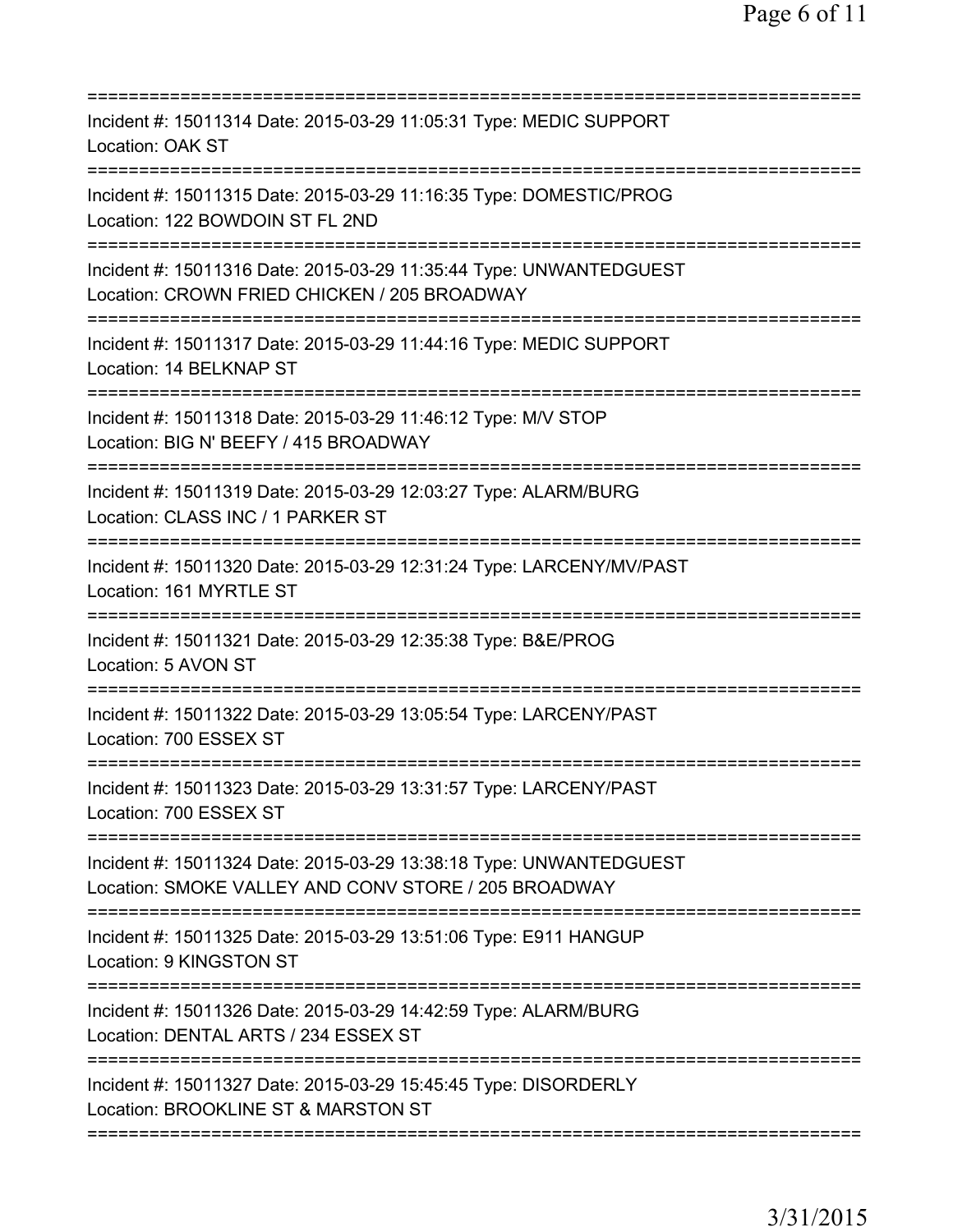Page 7 of 11

Incident #: 15011328 Date: 2015-03-29 15:51:57 Type: M/V STOP Location: MERRIMACK ST & PARKER ST =========================================================================== Incident #: 15011329 Date: 2015-03-29 16:07:11 Type: DISABLED MV Location: ESSEX ST & LAWRENCE ST =========================================================================== Incident #: 15011330 Date: 2015-03-29 16:16:47 Type: SUS PERS/MV Location: 50 FLORENCE AV =========================================================================== Incident #: 15011331 Date: 2015-03-29 16:21:20 Type: M/V STOP Location: 420 ESSEX ST =========================================================================== Incident #: 15011332 Date: 2015-03-29 16:27:00 Type: INVESTIGATION Location: 39 N PARISH RD =========================================================================== Incident #: 15011333 Date: 2015-03-29 16:32:24 Type: CK WELL BEING Location: VIN FEN / 42 MARBLE AV =========================================================================== Incident #: 15011334 Date: 2015-03-29 16:34:36 Type: MEDIC SUPPORT Location: 21 LOGAN ST FL 1ST =========================================================================== Incident #: 15011335 Date: 2015-03-29 16:49:49 Type: DOMESTIC/PAST Location: L&R MARKET / 480 HOWARD ST =========================================================================== Incident #: 15011336 Date: 2015-03-29 17:24:25 Type: M/V STOP Location: 177 S UNION ST =========================================================================== Incident #: 15011337 Date: 2015-03-29 17:25:38 Type: M/V STOP Location: 425 MARKET ST =========================================================================== Incident #: 15011338 Date: 2015-03-29 17:28:50 Type: M/V STOP Location: BLANCHARD ST & SALEM ST =========================================================================== Incident #: 15011339 Date: 2015-03-29 17:34:26 Type: NOISE ORD Location: 6 PERE MARQUETTE AV =========================================================================== Incident #: 15011340 Date: 2015-03-29 17:53:21 Type: AUTO ACC/NO PI Location: CHECKS CASHED / 9 BROADWAY =========================================================================== Incident #: 15011341 Date: 2015-03-29 18:08:30 Type: ASSSIT OTHER PD Location: VALLEY FORUM / 654 S UNION ST =========================================================================== Incident #: 15011342 Date: 2015-03-29 18:26:47 Type: GENERAL SERV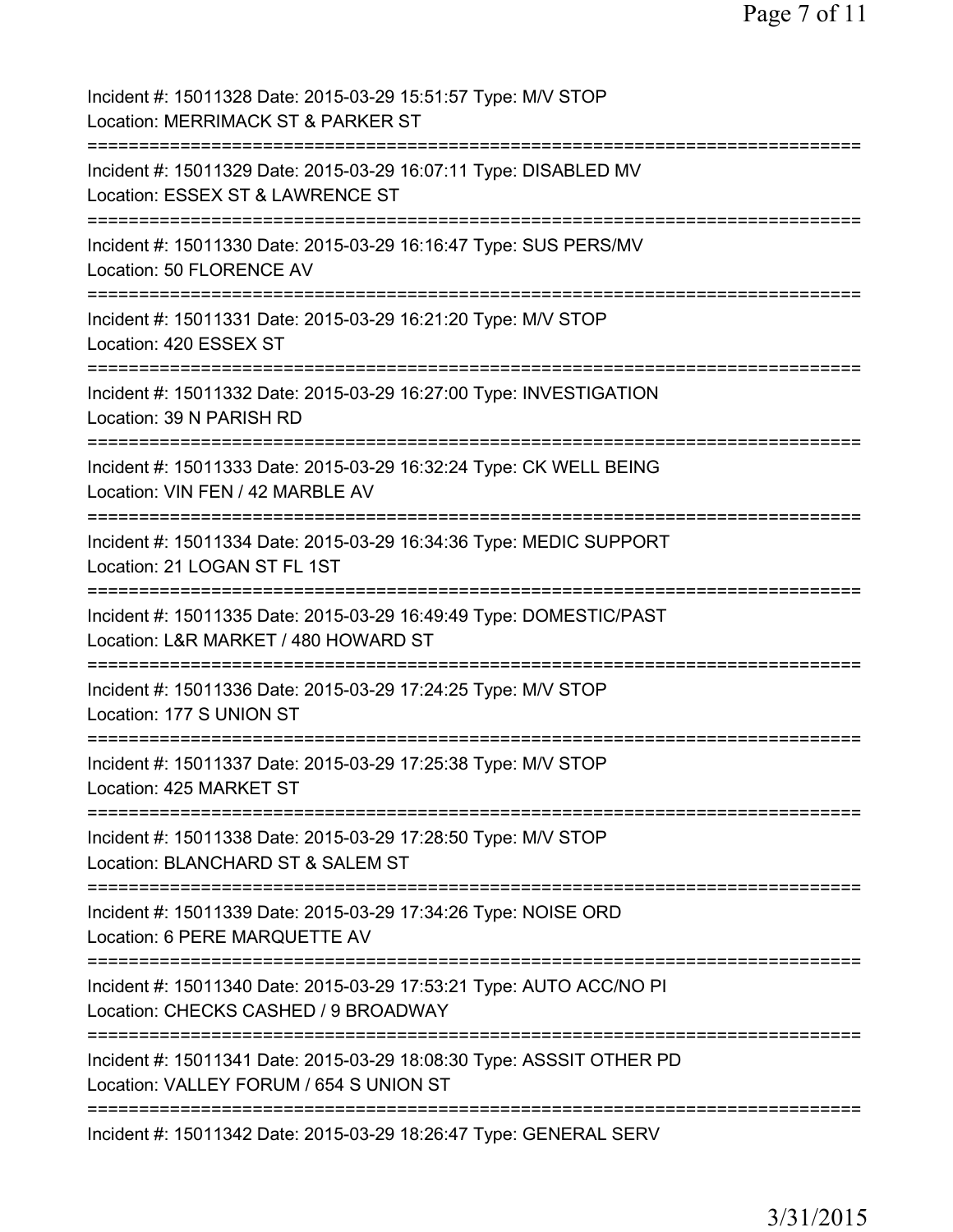| Location: 178 WALNUT ST                                                                                                                                   |
|-----------------------------------------------------------------------------------------------------------------------------------------------------------|
| Incident #: 15011343 Date: 2015-03-29 18:34:09 Type: COURT DOC SERVE<br>Location: 2 PLEASANT TER                                                          |
| Incident #: 15011344 Date: 2015-03-29 18:38:38 Type: M/V STOP<br>Location: BRADFORD ST & BROADWAY<br>====================================                 |
| Incident #: 15011345 Date: 2015-03-29 18:58:14 Type: M/V STOP<br>Location: 425 MARKET ST                                                                  |
| Incident #: 15011346 Date: 2015-03-29 18:58:47 Type: DISTURBANCE<br>Location: HAFFNER'S GAS STATION / 69 PARKER ST                                        |
| ======================================<br>Incident #: 15011347 Date: 2015-03-29 18:59:58 Type: ALARM/BURG<br>Location: OLD HIGH SCHOOL / 233 HAVERHILL ST |
| Incident #: 15011349 Date: 2015-03-29 19:13:14 Type: A&B D/W PAST<br>Location: PARK ST & SAUNDERS ST                                                      |
| Incident #: 15011348 Date: 2015-03-29 19:13:50 Type: INVEST CONT<br>Location: 39 N PARISH RD                                                              |
| Incident #: 15011350 Date: 2015-03-29 19:17:32 Type: M/V STOP<br>Location: ANDOVER ST & S BROADWAY                                                        |
| Incident #: 15011351 Date: 2015-03-29 19:29:30 Type: M/V STOP<br>Location: 98 JACKSON ST                                                                  |
| Incident #: 15011352 Date: 2015-03-29 19:41:14 Type: ASSSIT OTHER PD<br>Location: 669 ESSEX ST                                                            |
| Incident #: 15011353 Date: 2015-03-29 19:50:17 Type: M/V STOP<br>Location: BROADWAY & LOWELL ST                                                           |
| Incident #: 15011354 Date: 2015-03-29 19:50:23 Type: DOMESTIC/PROG<br>Location: 10 ABBOTT ST                                                              |
| =====================<br>Incident #: 15011355 Date: 2015-03-29 19:57:15 Type: MEDIC SUPPORT<br>Location: 8A SALEM ST                                      |
| Incident #: 15011356 Date: 2015-03-29 20:00:13 Type: MISSING PERS<br>Location: 374 HOWARD ST #ST                                                          |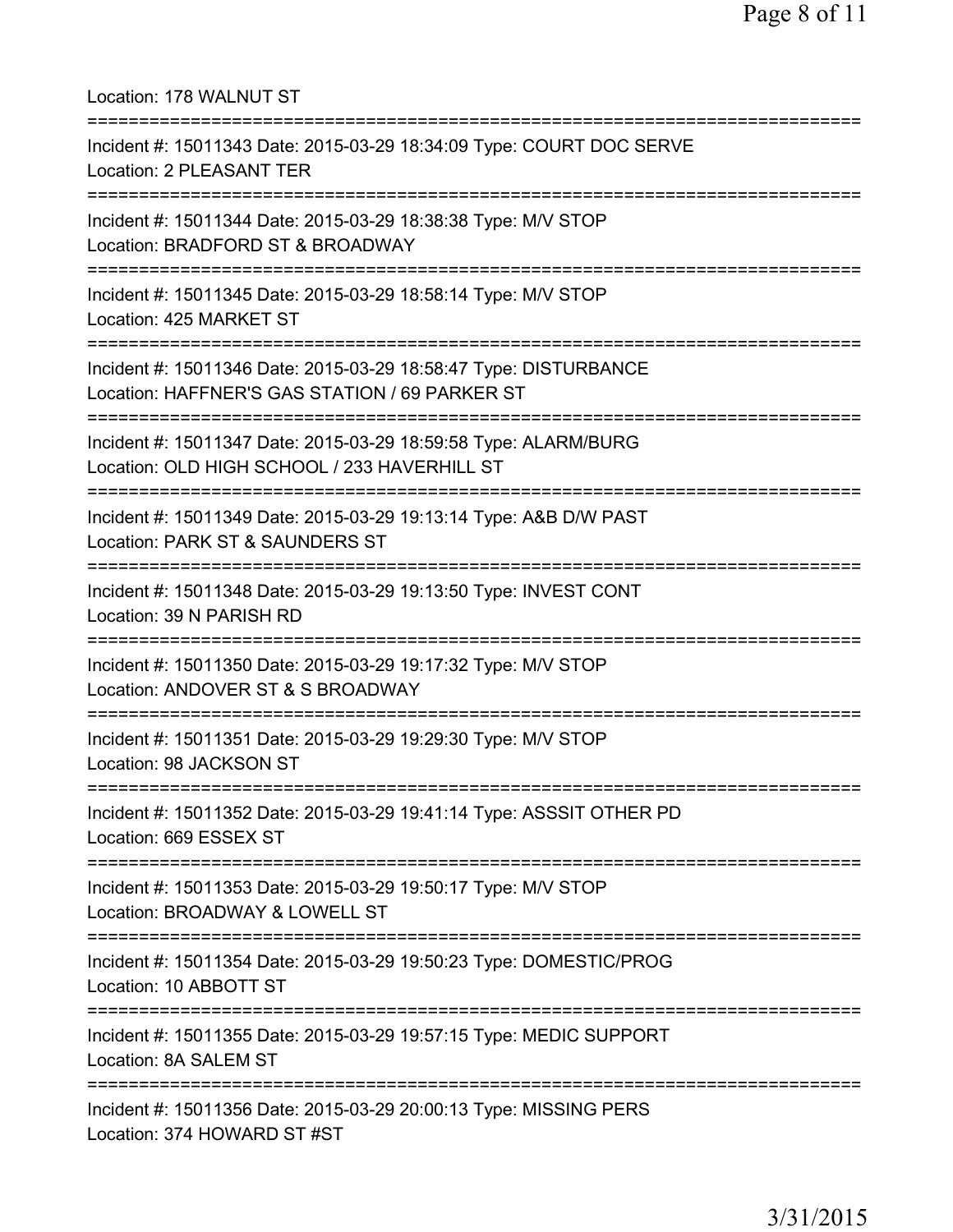| Incident #: 15011357 Date: 2015-03-29 20:27:30 Type: M/V STOP<br>Location: 205 BROADWAY                                             |
|-------------------------------------------------------------------------------------------------------------------------------------|
| Incident #: 15011358 Date: 2015-03-29 20:29:25 Type: ALARM/BURG<br>Location: 258 E HAVERHILL ST                                     |
| Incident #: 15011359 Date: 2015-03-29 20:30:20 Type: DOMESTIC/PROG<br>Location: 174 JACKSON ST #3 FL 2                              |
| Incident #: 15011360 Date: 2015-03-29 20:32:26 Type: M/V STOP<br>Location: MARKET ST & SALEM ST<br>=========================        |
| Incident #: 15011361 Date: 2015-03-29 20:37:32 Type: DISTURBANCE<br>Location: MCDONALDS / 50 BROADWAY                               |
| ==============================<br>Incident #: 15011362 Date: 2015-03-29 21:03:03 Type: M/V STOP<br>Location: ESSEX ST & FRANKLIN ST |
| Incident #: 15011363 Date: 2015-03-29 21:04:21 Type: DOMESTIC/PAST<br>Location: EL MELLO MARKET / 187 LAWRENCE ST                   |
| Incident #: 15011364 Date: 2015-03-29 21:13:05 Type: DOMESTIC/PROG<br>Location: 47 TREMONT ST FL 2                                  |
| Incident #: 15011365 Date: 2015-03-29 21:29:08 Type: M/V STOP<br>Location: S BROADWAY & SALEM ST                                    |
| Incident #: 15011366 Date: 2015-03-29 21:31:20 Type: TOW OF M/V<br>Location: SWEENEYS PACKAGE STORE / 90 ESSEX ST                   |
| Incident #: 15011367 Date: 2015-03-29 21:57:51 Type: M/V STOP<br>Location: 149 HAVERHILL ST                                         |
| Incident #: 15011368 Date: 2015-03-29 22:02:59 Type: M/V STOP<br>Location: ABBOTT ST & BLANCHARD ST                                 |
| Incident #: 15011369 Date: 2015-03-29 22:09:23 Type: M/V STOP<br>Location: 270 MARSTON ST                                           |
| Incident #: 15011370 Date: 2015-03-29 22:14:46 Type: M/V STOP<br>Location: COMMON ST & LAWRENCE ST                                  |
|                                                                                                                                     |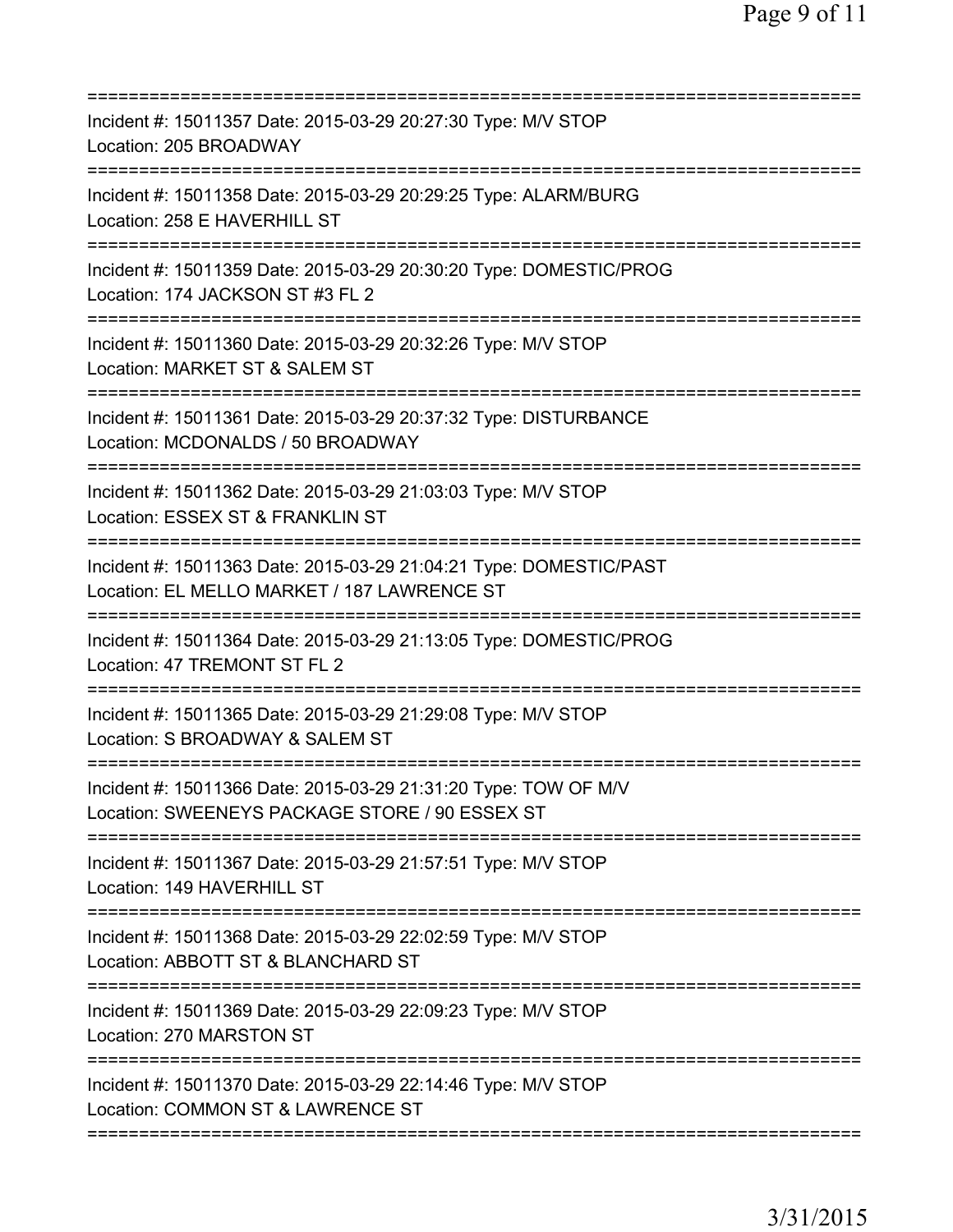| Incident #: 15011371 Date: 2015-03-29 22:28:18 Type: COURT DOC SERVE<br>Location: 2 PLEASANT TER                                                   |
|----------------------------------------------------------------------------------------------------------------------------------------------------|
| Incident #: 15011372 Date: 2015-03-29 22:29:13 Type: M/V STOP<br>Location: FRANKLIN ST & LOWELL ST                                                 |
| Incident #: 15011373 Date: 2015-03-29 22:39:12 Type: M/V STOP<br>Location: PRIMO'S LIQUORS / 450 HAVERHILL ST<br>:================================ |
| Incident #: 15011374 Date: 2015-03-29 22:50:19 Type: M/V STOP<br>Location: 277 HIGH ST                                                             |
| Incident #: 15011375 Date: 2015-03-29 23:01:00 Type: M/V STOP<br>Location: COMMON ST & UNION ST                                                    |
| Incident #: 15011376 Date: 2015-03-29 23:03:34 Type: NOISE ORD<br>Location: 207 CARLETON ST                                                        |
| Incident #: 15011377 Date: 2015-03-29 23:07:05 Type: M/V STOP<br>Location: 18 JACKSON ST                                                           |
| Incident #: 15011378 Date: 2015-03-29 23:08:00 Type: FIRE/MV<br>Location: 30 WELLS ST                                                              |
| Incident #: 15011379 Date: 2015-03-29 23:48:38 Type: NOISE ORD<br>Location: ATTICA / CANAL ST & MILL ST                                            |
| Incident #: 15011380 Date: 2015-03-29 23:49:16 Type: NOISE ORD<br>Location: MAKARENA RESTAURANT / 150 COMMON ST                                    |
| Incident #: 15011381 Date: 2015-03-29 23:50:16 Type: SUS PERS/MV<br>Location: 10 THORNDIKE ST                                                      |
| Incident #: 15011382 Date: 2015-03-29 23:54:36 Type: ALARM/BURG<br>Location: PARTHUM SCHOOL / 258 E HAVERHILL ST                                   |
| Incident #: 15011383 Date: 2015-03-29 23:58:16 Type: SUS PERS/MV<br>Location: 334 PARK ST                                                          |
|                                                                                                                                                    |

411 record(s)

{ call presslog("2015-03-29","0000","2015-03-29","2359") }